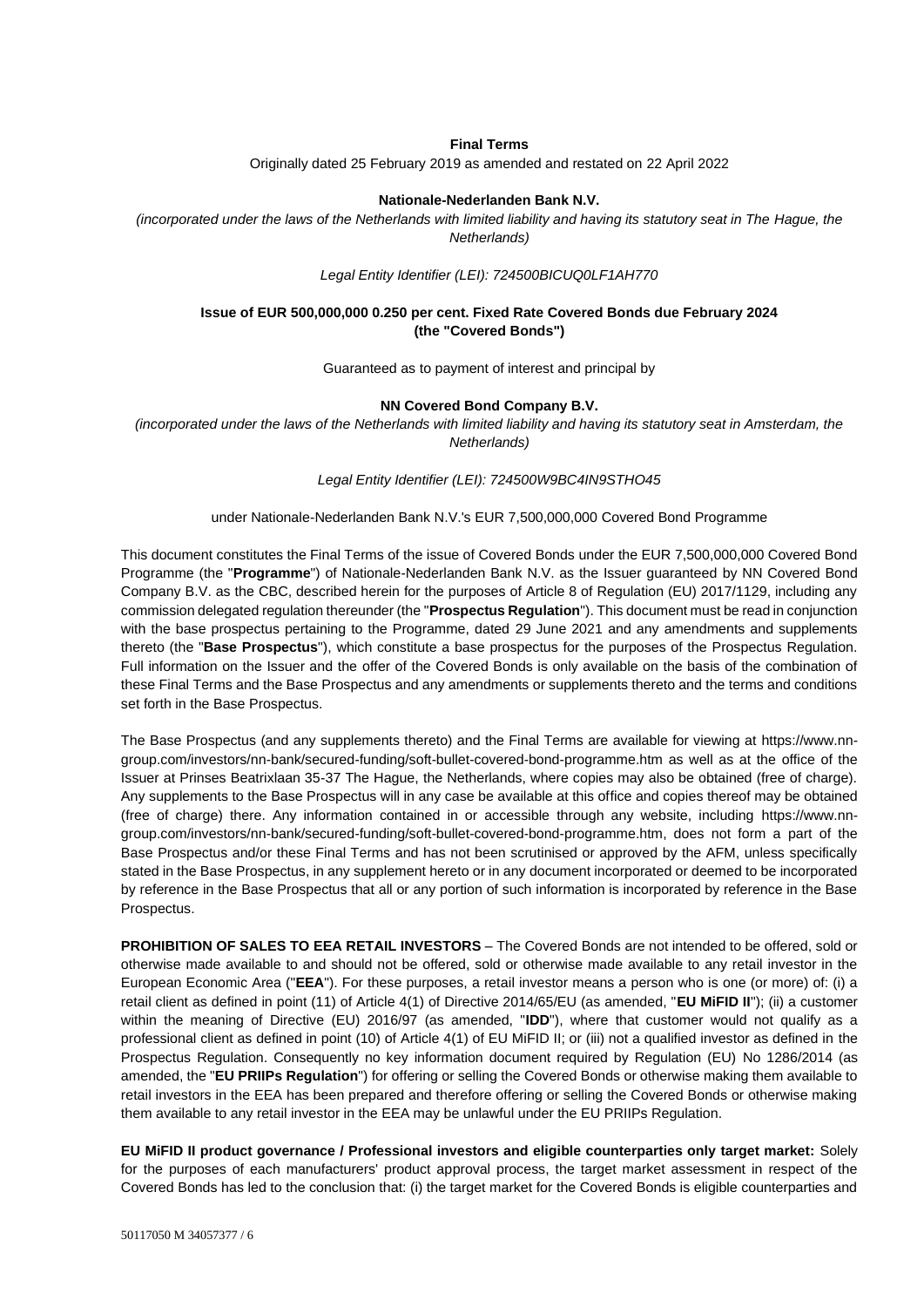professional clients only, each as defined in EU MiFID II; and (ii) all channels for distribution of the Covered Bonds to eligible counterparties and professional clients are appropriate. Any person subsequently offering, selling or recommending the Covered Bonds (an "**EU distributor**") should take into consideration the manufacturers' target market assessment; however, an EU distributor subject to EU MiFID II is responsible for undertaking its own target market assessment in respect of the Covered Bonds (by either adopting or refining the manufacturers' target market assessment) and determining appropriate distribution channels.

**PROHIBITION OF SALES TO UK RETAIL INVESTORS** - The Covered Bonds are not intended to be offered, sold or otherwise made available to and should not be offered, sold or otherwise made available to any retail investor in the United Kingdom ("**UK**"). For these purposes, a retail investor means a person who is one (or more) of: (i) a retail client, as defined in point (8) of Article 2 of Regulation (EU) No 2017/565 as it forms part of UK domestic law by virtue of the European Union (Withdrawal) Act 2018 ("**EUWA**"); (ii) a customer within the meaning of the provisions of the FSMA and any rules or regulations made under the FSMA to implement Directive (EU) 2016/97, where that customer would not qualify as a professional client, as defined in point (8) of Article 2(1) of Regulation (EU) No 600/2014 as it forms part of UK domestic law by virtue of the EUWA; or (iii) not a qualified investor as defined in Article 2 of Regulation (EU) 2017/1129 as it forms part of UK domestic law by virtue of the EUWA. Consequently no key information document required by Regulation (EU) No 1286/2014 as it forms part of UK domestic law by virtue of the EUWA (the "**UK PRIIPs Regulation**") for offering or selling the Covered Bonds or otherwise making them available to retail investors in the UK has been prepared and therefore offering or selling the Covered Bonds or otherwise making them available to any retail investor in the UK may be unlawful under the UK PRIIPs Regulation.

**UK MiFIR product governance / Professional investors and ECPs only target market** – Solely for the purposes of each manufacturers' product approval process, the target market assessment in respect of the Covered Bonds has led to the conclusion that: (i) the target market for the Covered Bonds is only eligible counterparties, as defined in the FCA Handbook Conduct of Business Sourcebook ("**COBS**"), and professional clients, as defined in Regulation (EU) No 600/2014 as it forms part of UK domestic law by virtue of the European Union (Withdrawal) Act 2018 ("**UK MiFIR**"); and (ii) all channels for distribution of the Covered Bonds to eligible counterparties and professional clients are appropriate. Any person subsequently offering, selling or recommending the Covered Bonds (a "**UK distributor**") should take into consideration the manufacturers/s'] target market assessment; however, a UK distributor subject to the FCA Handbook Product Intervention and Product Governance Sourcebook (the "**UK MiFIR Product Governance Rules**") is responsible for undertaking its own target market assessment in respect of the Covered Bonds (by either adopting or refining the manufacturers' target market assessment) and determining appropriate distribution channels.

The Covered Bonds and the Guarantee have not been and will not be registered under the US. Securities Act of 1933, as amended (the "**Securities Act**"), or the securities laws of any state of the United States or other jurisdiction of the United States. The securities may not be offered or sold within the U.S. or to, or for the account or benefit of, U.S. persons (as defined in Regulation S), except pursuant to an exemption from, or in a transaction not subject to, the registration requirements of the Securities Act and applicable state or local securities laws. Accordingly, the Covered Bonds are being offered, sold or delivered only to non-U.S. persons (as defined in Regulation S) outside the United States in reliance on Regulation S.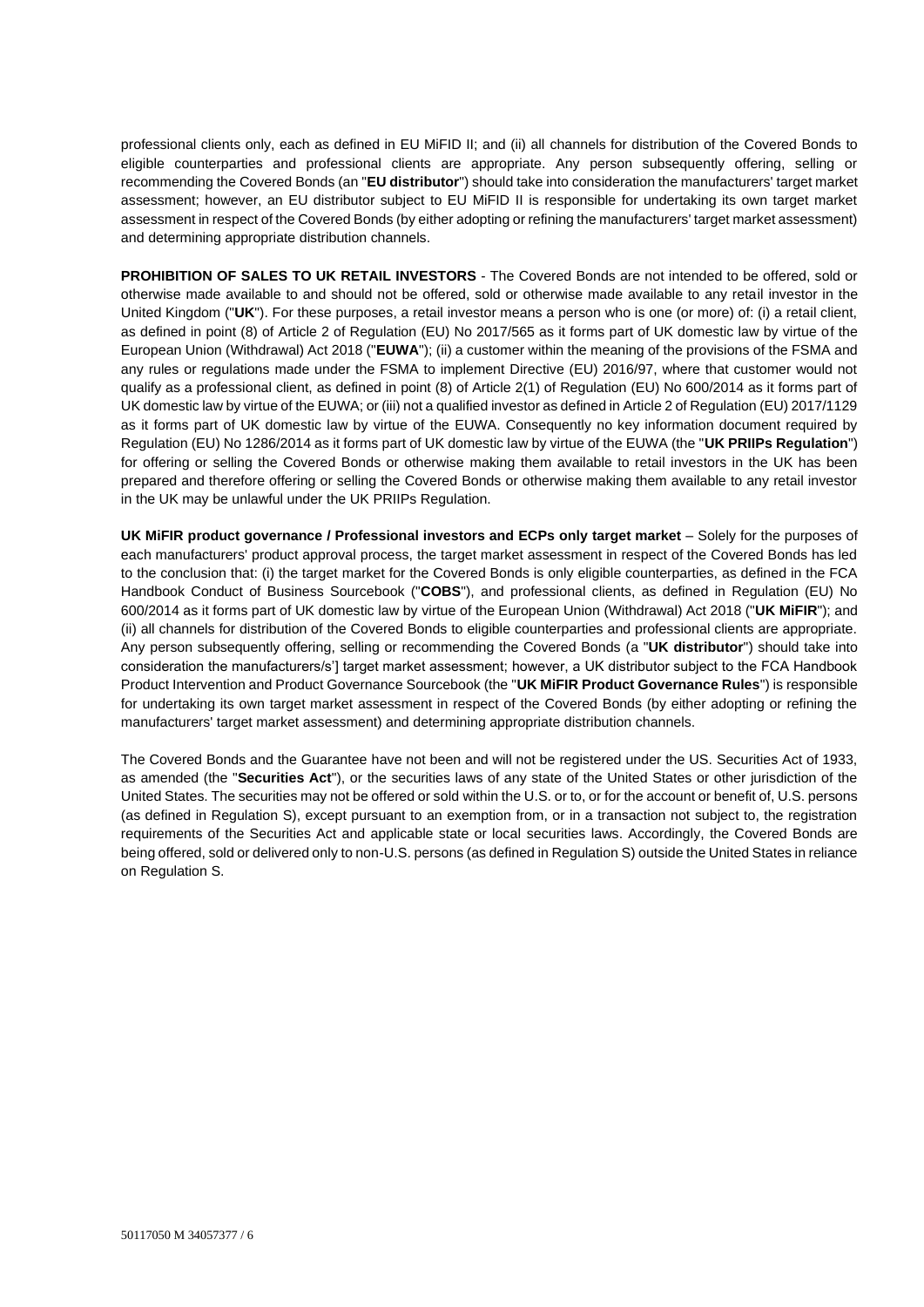### **PART A – CONTRACTUAL TERMS**

These Final Terms are to be read in conjunction with the Terms and Conditions (the "**Terms and Conditions**") set forth in section 5 (*Covered Bonds*) of the Base Prospectus. The Terms and Conditions as supplemented, amended and/or disapplied by these Final Terms constitute the conditions (the "**Conditions**") of the Covered Bonds. Capitalised terms not defined herein have the same meaning as in the Terms and Conditions. Certain capitalised terms in the Conditions which are not defined therein have the meaning set forth in a master definitions agreement (the "**Master Definitions Agreement**") dated 29 June 2020, as the same may be amended, supplemented, restated or otherwise modified from time to time and signed by the Issuer, the CBC, the Security Trustee, the Transferor and certain other parties. All references to numbered Conditions and sections are to Conditions and sections of the Terms and Conditions set forth in section 5 (*Covered Bonds*) of the Base Prospectus.

| 1. | (i)                            | Issuer:                    | Nationale-Nederlanden Bank N.V.                                                                                                                                                                                                                                                                                                                                                                                                                                      |
|----|--------------------------------|----------------------------|----------------------------------------------------------------------------------------------------------------------------------------------------------------------------------------------------------------------------------------------------------------------------------------------------------------------------------------------------------------------------------------------------------------------------------------------------------------------|
|    | (ii)                           | CBC:                       | NN Covered Bond Company B.V.                                                                                                                                                                                                                                                                                                                                                                                                                                         |
| 2. | (i)                            | Series Number:             | 8                                                                                                                                                                                                                                                                                                                                                                                                                                                                    |
|    | (ii)                           | Tranche Number:            | 1                                                                                                                                                                                                                                                                                                                                                                                                                                                                    |
| 3. | Currency:                      |                            | Euro                                                                                                                                                                                                                                                                                                                                                                                                                                                                 |
| 4. | Aggregate Nominal Amount:      |                            | 500,000,000                                                                                                                                                                                                                                                                                                                                                                                                                                                          |
|    | (i)                            | Series:                    | 500,000,000                                                                                                                                                                                                                                                                                                                                                                                                                                                          |
| 5. | <b>Issue Price of Tranche:</b> |                            | 99.856 per cent. of the Aggregate Nominal<br>Amount                                                                                                                                                                                                                                                                                                                                                                                                                  |
| 6. | (i)                            | Specified Denomination(s): | EUR 100,000                                                                                                                                                                                                                                                                                                                                                                                                                                                          |
|    | (ii)                           | <b>Calculation Amount:</b> | EUR 100,000                                                                                                                                                                                                                                                                                                                                                                                                                                                          |
| 7. | (i)                            | <b>Issue Date:</b>         | 27 February 2019                                                                                                                                                                                                                                                                                                                                                                                                                                                     |
|    | (ii)                           | Interest Commencement Date | <b>Issue Date</b>                                                                                                                                                                                                                                                                                                                                                                                                                                                    |
| 8. | <b>Maturity Date:</b>          |                            | 27 February 2024                                                                                                                                                                                                                                                                                                                                                                                                                                                     |
|    | Extended Due for Payment Date: |                            | 27 February 2025                                                                                                                                                                                                                                                                                                                                                                                                                                                     |
|    |                                |                            | If the Final Redemption Amount is not paid in full<br>on the Maturity Date, payment of the unpaid<br>amount will be automatically deferred until the<br>Extended Due for Payment Date, provided that<br>any amount representing the Final Redemption<br>Amount due and remaining unpaid on the<br>Maturity Date may be paid by the CBC on any<br>Specified Interest Payment Date occurring<br>thereafter up to (and including) the Extended Due<br>for Payment Date. |
| 9. | <b>Interest Basis:</b>         |                            | In respect of the period from and including the<br>Interest Commencement Date to (but excluding)                                                                                                                                                                                                                                                                                                                                                                     |

the Maturity Date: 0.250 per cent. Fixed Rate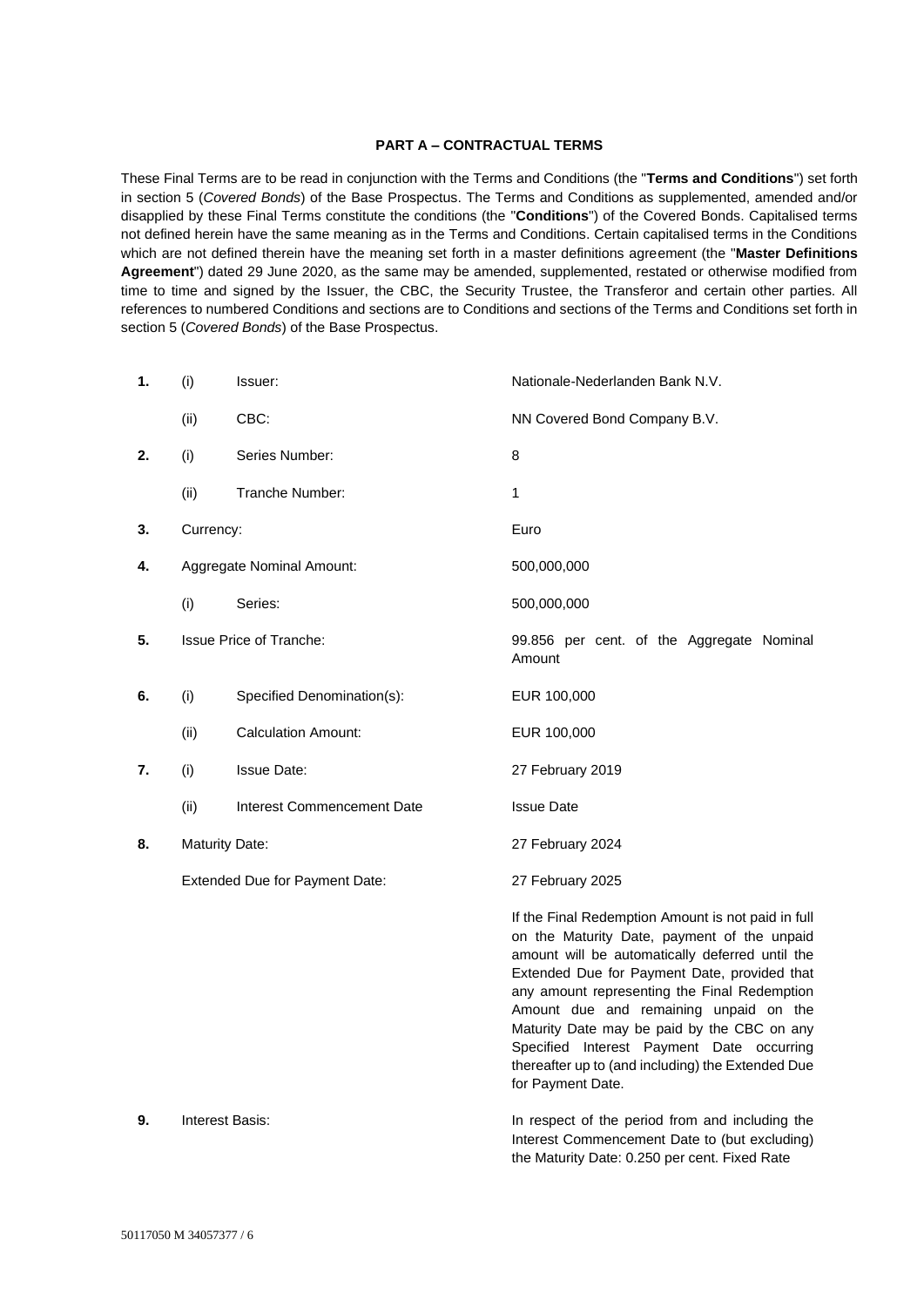If payment of the Guaranteed Final Redemption Amount is deferred in whole or in part, for the period from (and including) the Maturity Date to (and excluding) the Extended Due for Payment Date: 0.250 per cent. Fixed Rate **10.** Redemption/Payment Basis: Redemption at par **11.** Change of Interest Basis or Redemption/Payment Basis Not Applicable 12. Put/Call Options: Not Applicable **13.** Status of the Covered Bonds: Unsubordinated, unsecured, guaranteed **14.** Status of the Guarantee: Unsubordinated, secured (indirectly, through a parallel debt), unguaranteed

## **PROVISIONS RELATING TO INTEREST (IF ANY) PAYABLE**

| 15. | <b>Fixed Rate Covered Bond Provisions:</b> |                                                     | Applicable from (and including) the Issue Date to<br>(but excluding) the Extended Due for Payment<br>Date                                                                                                                                                                                |  |
|-----|--------------------------------------------|-----------------------------------------------------|------------------------------------------------------------------------------------------------------------------------------------------------------------------------------------------------------------------------------------------------------------------------------------------|--|
|     | (i)                                        | Rate(s) of Interest:                                | 0.250 per cent. per annum payable annually in<br>arrear                                                                                                                                                                                                                                  |  |
|     | (ii)                                       | Interest Payment Date(s):                           | 27 February in each year up to and including the<br>Maturity Date, if applicable subject to the<br>Business Day Convention and thereafter the 27th<br>day in each month up to and including the<br>Extended Due for Payment Date if applicable<br>subject to the Business Day Convention |  |
|     | (iii)                                      | Fixed Coupon Amount(s):                             | EUR 250 per Calculation Amount                                                                                                                                                                                                                                                           |  |
|     | (iv)                                       | Broken Amount(s):                                   | Not Applicable                                                                                                                                                                                                                                                                           |  |
|     | (v)                                        | <b>Business Day Convention</b>                      |                                                                                                                                                                                                                                                                                          |  |
|     |                                            | - Business Day Convention                           | Following Business Day Convention                                                                                                                                                                                                                                                        |  |
|     |                                            | - Adjustment or Unadjustment<br>for Interest Period | Unadjusted                                                                                                                                                                                                                                                                               |  |
|     | (vi)                                       | Fixed Day Count Fraction:                           | Actual/Actual (ICMA)                                                                                                                                                                                                                                                                     |  |
| 16. |                                            | <b>Floating Rate Covered Bond Provisions:</b>       | Not Applicable                                                                                                                                                                                                                                                                           |  |
| 17. | Zero Coupon Covered Bond Provisions:       |                                                     | Not Applicable                                                                                                                                                                                                                                                                           |  |
|     | PROVISIONS RELATING TO REDEMPTION          |                                                     |                                                                                                                                                                                                                                                                                          |  |
| 18. | <b>Issuer Call:</b>                        |                                                     | Not Applicable                                                                                                                                                                                                                                                                           |  |
| 19. | <b>Investor Put:</b>                       |                                                     | Not Applicable                                                                                                                                                                                                                                                                           |  |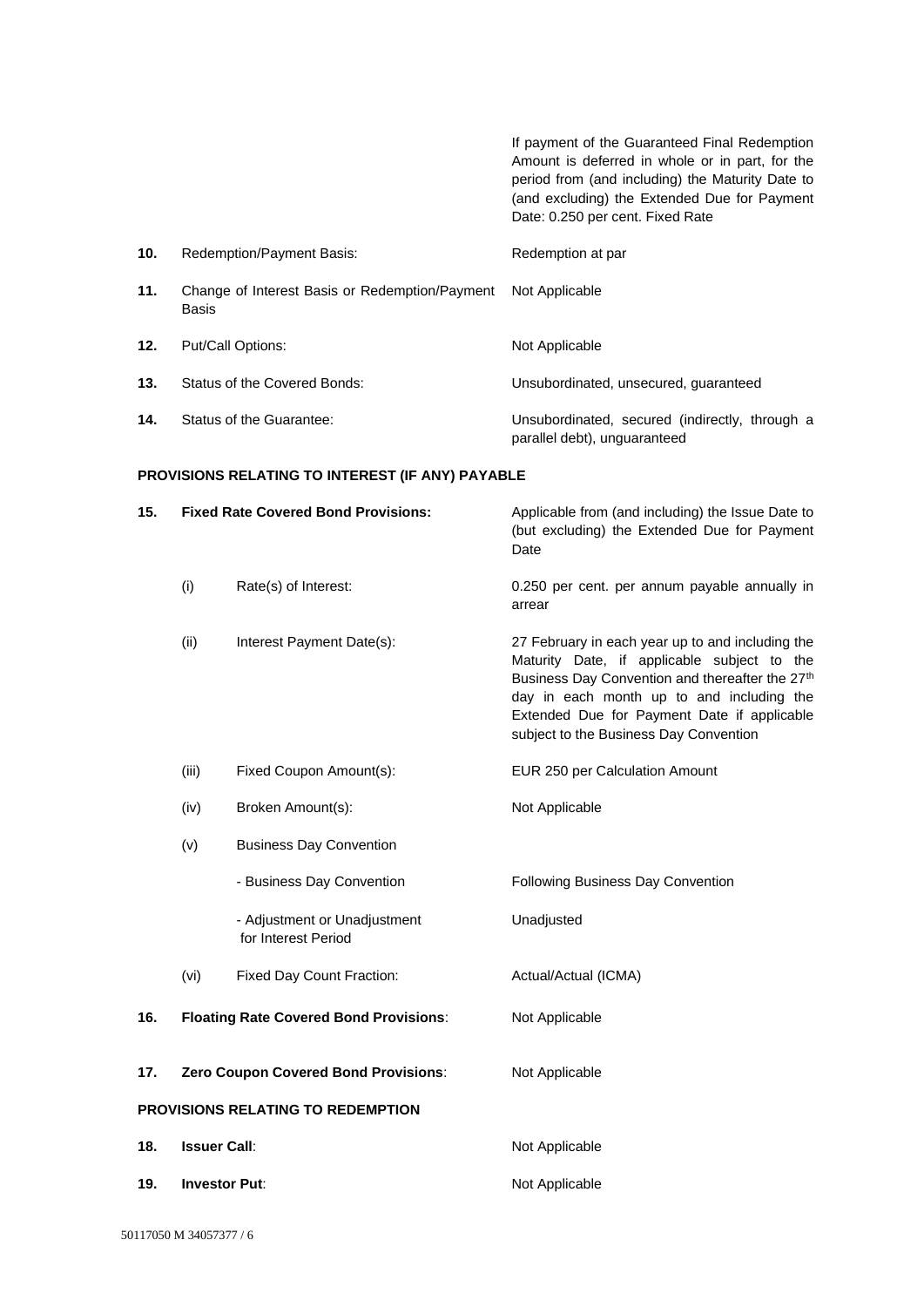| 20. |                                                                                                                                                                                                                                                                      | <b>Final Redemption Amount:</b>                                                                  | EUR 100,000 per Calculation Amount                                                                                                                                                       |
|-----|----------------------------------------------------------------------------------------------------------------------------------------------------------------------------------------------------------------------------------------------------------------------|--------------------------------------------------------------------------------------------------|------------------------------------------------------------------------------------------------------------------------------------------------------------------------------------------|
| 21. | Early Redemption Amount(s) per Calculation<br>Amount of each Covered Bond payable on<br>redemption for taxation reasons, or on acceleration<br>following an Issuer Event of Default as against the<br>Issuer or a CBC Event of Default or other early<br>redemption: |                                                                                                  | As specified in Condition 7(e) (Early Redemption<br>Amounts)                                                                                                                             |
|     |                                                                                                                                                                                                                                                                      | <b>GENERAL PROVISIONS APPLICABLE TO THE COVERED BONDS</b>                                        |                                                                                                                                                                                          |
| 22. | Form of Covered Bonds:                                                                                                                                                                                                                                               |                                                                                                  | Bearer form                                                                                                                                                                              |
|     |                                                                                                                                                                                                                                                                      |                                                                                                  | Temporary Global Covered Bond exchangeable<br>for a Permanent Global Covered Bond which is<br>exchangeable for Definitive Covered Bonds only<br>upon the occurrence of an Exchange Event |
| 23. |                                                                                                                                                                                                                                                                      | New Global Note form:                                                                            | Not Applicable (see also Part B - item 7(viii)                                                                                                                                           |
| 24. | a)                                                                                                                                                                                                                                                                   | Exclusion of set-off:                                                                            | Not Applicable                                                                                                                                                                           |
|     | b)                                                                                                                                                                                                                                                                   | German Insurers:                                                                                 | Not Applicable                                                                                                                                                                           |
| 25. |                                                                                                                                                                                                                                                                      | Additional Financial Centre(s) or other special<br>provisions relating to payment Dates:         | Not Applicable                                                                                                                                                                           |
| 26. | Talons mature):                                                                                                                                                                                                                                                      | Talons for future Coupons to be attached to<br>Definitive Covered Bonds (and dates on which such | No                                                                                                                                                                                       |
| 27. | <b>Consolidation Provisions:</b>                                                                                                                                                                                                                                     |                                                                                                  | The provisions of Condition 18 (Further Issues)<br>apply                                                                                                                                 |
|     | <b>DISTRIBUTION</b>                                                                                                                                                                                                                                                  |                                                                                                  |                                                                                                                                                                                          |
| 28. | Method of distribution:                                                                                                                                                                                                                                              |                                                                                                  | Syndicated                                                                                                                                                                               |
|     | (i)                                                                                                                                                                                                                                                                  | If syndicated, names of Managers:                                                                | ABN AMRO Bank N.V.<br><b>HSBC France</b><br>ING Bank N.V.<br>Landesbank Baden-Württemberg<br>Natixis                                                                                     |
|     | (ii)                                                                                                                                                                                                                                                                 | Stabilising Manager (if any):                                                                    | Not Applicable                                                                                                                                                                           |
| 29. | Dealer:                                                                                                                                                                                                                                                              | If non-syndicated, name and address of relevant                                                  | Not Applicable                                                                                                                                                                           |
|     | <b>OTHER PROVISIONS</b>                                                                                                                                                                                                                                              |                                                                                                  |                                                                                                                                                                                          |
| 30. | (i)                                                                                                                                                                                                                                                                  | U.S. Selling Restrictions:                                                                       | Reg S Compliance category 2, TEFRA D                                                                                                                                                     |
|     | (ii)                                                                                                                                                                                                                                                                 | Prohibition of Sales to Belgian                                                                  | Applicable                                                                                                                                                                               |

Consumers: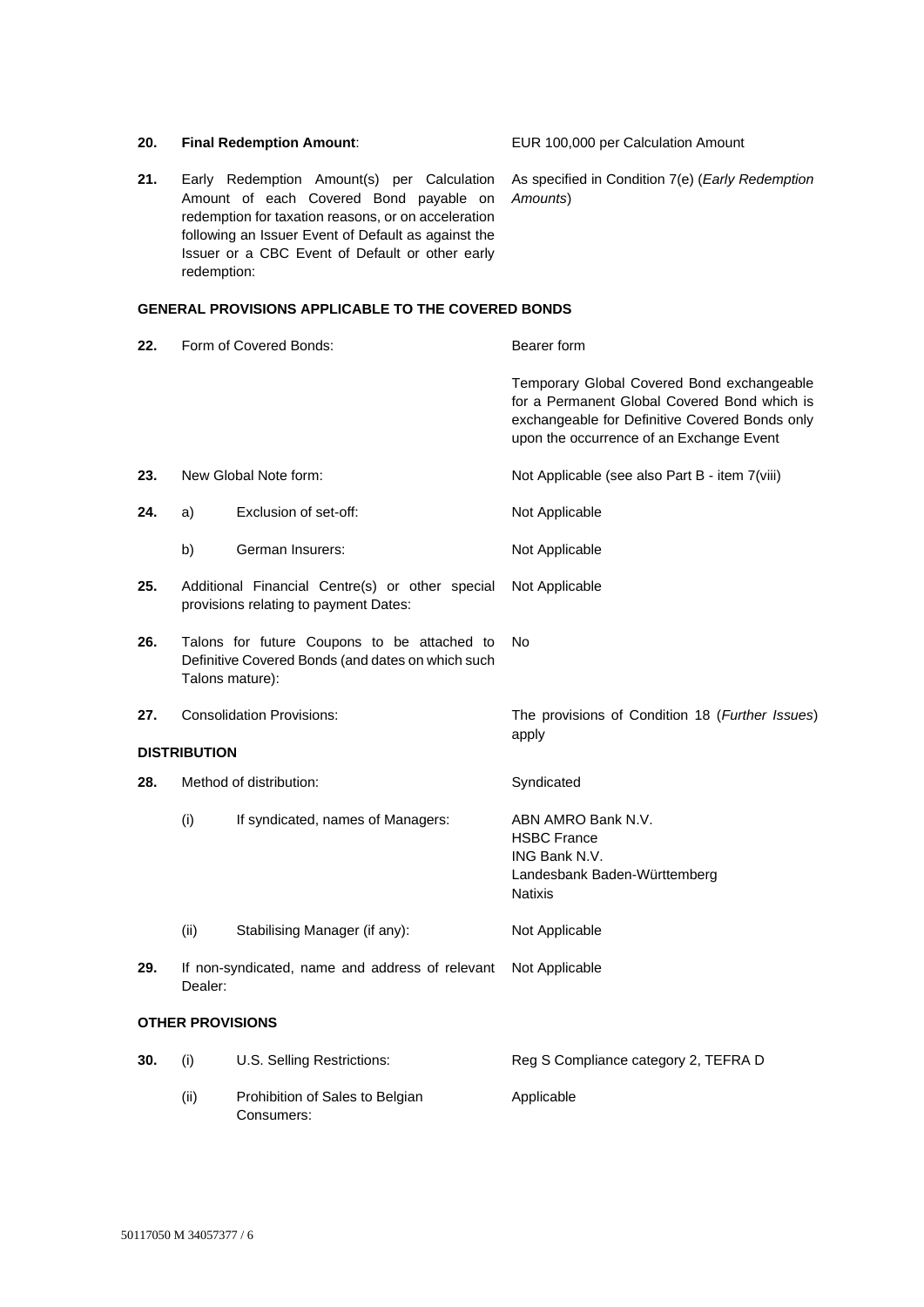## **Responsibility**

The Issuer and the CBC declare that the information contained herein is, to the best of its knowledge, in accordance with the facts and makes no omission likely to affect its import. The Issuer and the CBC (only as far as it concerns the CBC) accept responsibility for the information contained in these Final Terms.

Signed on behalf of the Issuer: Signed on behalf of the CBC:

By: Duly authorised By: Duly authorised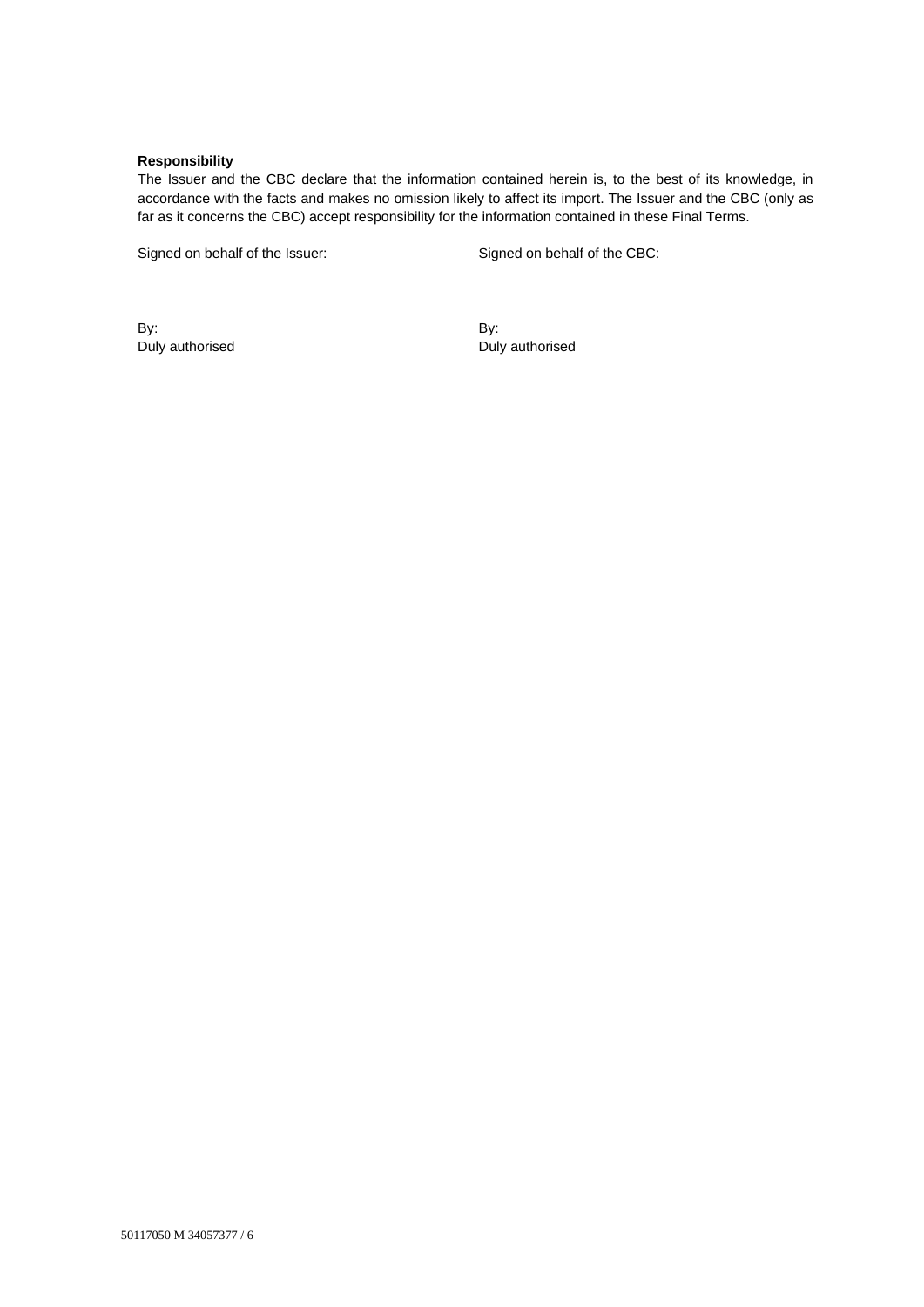## **PART B - OTHER INFORMATION**

# **1. LISTING AND ADMISSION TO TRADING**

| (i)            | Listing:                                                       | Euronext Amsterdam                                                                                                                                                        |
|----------------|----------------------------------------------------------------|---------------------------------------------------------------------------------------------------------------------------------------------------------------------------|
| (ii)           | Admission to trading:                                          | Application has been made for the Covered<br>Bonds to be admitted to trading on the regulated<br>market on the official list of Euronext Amsterdam                        |
| (iii)          | Estimate of total expenses related to<br>admission to trading: | EUR 4,300 (to be paid by the Issuer)                                                                                                                                      |
| <b>RATINGS</b> |                                                                |                                                                                                                                                                           |
| Ratings        |                                                                | The Covered Bonds to be issued have been<br>rated:                                                                                                                        |
|                |                                                                | S&P Global Ratings Europe Limited: AAA                                                                                                                                    |
|                | Registration of Rating Agency:                                 | Ratings Europe Limited<br>S&P.<br>Global<br><b>IS</b><br>established in the EU and registered under<br>Regulation (EU) No 1060/2009, as amended (the<br>"CRA Regulation") |

## **3.** Notification: Not Applicable

**2. RATINGS**

# **4. INTERESTS OF NATURAL AND LEGAL PERSONS INVOLVED IN THE ISSUE**

Save as discussed in "*Subscription and Sale*", so far as the Issuer is aware, no person involved in the issue of the Covered Bonds has an interest material to the offer.

# **5. USE AND ESTIMATED NET PROCEEDS**

|    | (i)                                          | Estimated net proceeds:        | EUR 498,155,000                                                                                                           |
|----|----------------------------------------------|--------------------------------|---------------------------------------------------------------------------------------------------------------------------|
|    | (ii)                                         | Use:                           | The net proceeds of the Covered Bonds will be<br>used by the Issuer for its general corporate<br>purposes                 |
| 6. | <b>YIELD</b> (Fixed Rate Covered Bonds only) |                                |                                                                                                                           |
|    |                                              | Indication of yield:           | 0.279 per cent. per annum                                                                                                 |
|    |                                              |                                | The yield is calculated at the Issue Date on the<br>basis of the Issue Price. It is not an indication of<br>future yield. |
| 7. |                                              | <b>OPERATIONAL INFORMATION</b> |                                                                                                                           |

| (i)   | ISIN:        | NL0013400401   |
|-------|--------------|----------------|
| (ii)  | Common Code: | 195743525      |
| (iii) | WKN Code:    | Not Applicable |